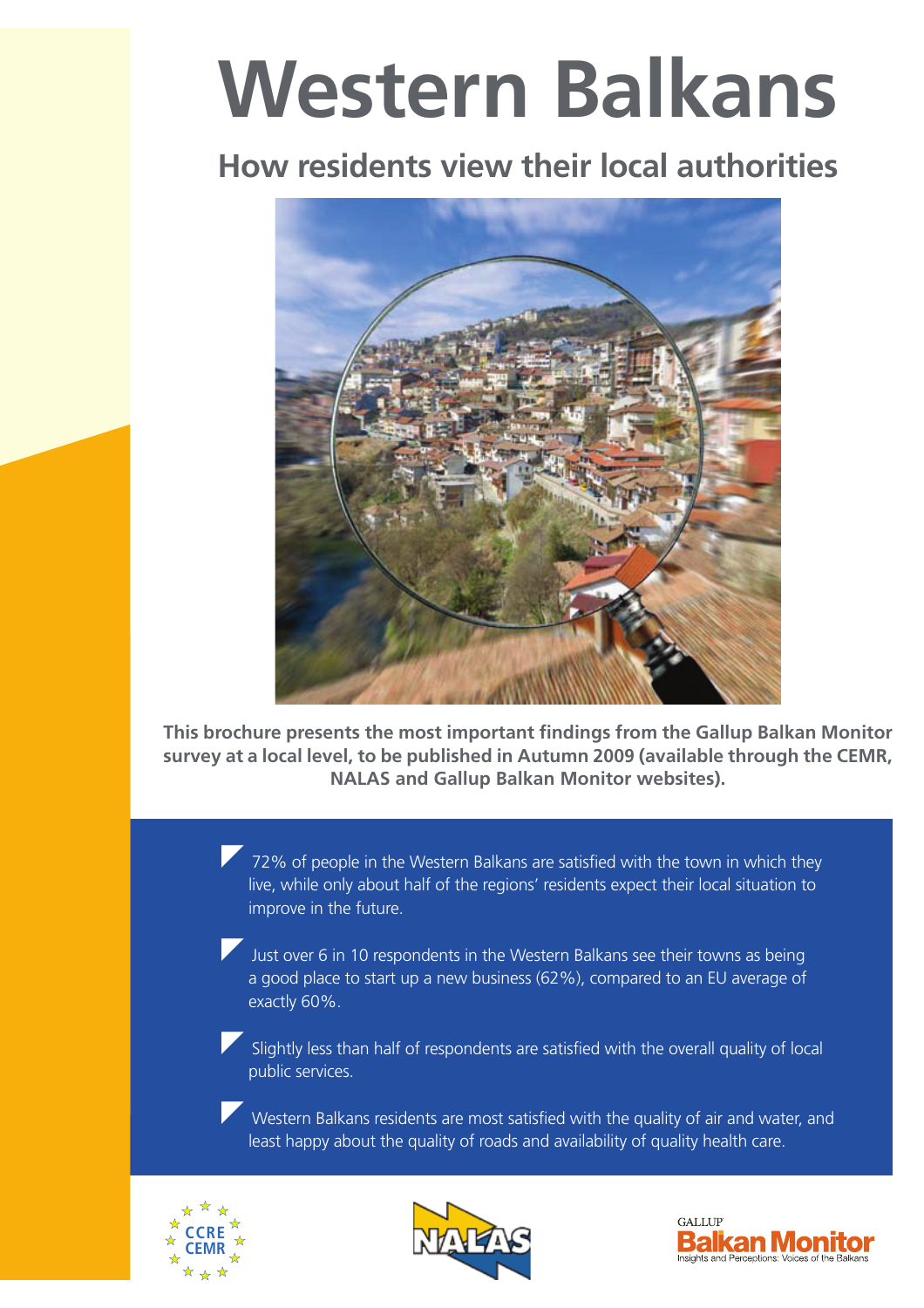# **SATISFACTION OF RESIDENTS WITH THEIR TOWN**



More than 7 in 10 survey participants are satisfied with the town they are living in (72%), while only about half think the local situation is getting better (53%).

Places with a high level of satisfaction are Bar, Montenegro (89%), Zagreb, Croatia (88%) and Bitola, FYR Macedonia (87%).

### z **ATTRACTION OF TOWNS TO ENTREPRENEURS FORMING NEW BUSINESSES**



Is your town a good place to start a business?

62% of residents in the Western Balkans think that their town is a good place for entrepreneurs starting up new businesses, while the average in the EU is 60%. The country of the Western Balkans seen to have the most favourable conditions for establishing new businesses is Montenegro (67%).

The towns estimated by their residents as very favourable to new businesses are Bugojno, Bosnia and Herzegovina (91%), Bar, Montenegro (85%) and Shkoder, Albania (78%).

### z **RESIDENTS' SATISFACTION WITH LOCAL PUBLIC SERVICES**

Are you satisfied with local public services in general?



48% of respondents in the Western Balkans are satisfied with the quality of local public services in general. Even if not significantly different from the average, the highest level of satisfaction was measured in Montenegro (56%).

In general, residents are very satisfied with local public services in Bar (84%) and Nikšić (78%), Montenegro, and in Belgrade, Serbia (64%).

Are you satisfied with these public services in your town?



Asked to assess the quality of several public services, respondents saw the quality of air and water most positively (68 and 65%, respectively, were satisfied), while the quality of roads and health caused least satisfaction (48% and 51%).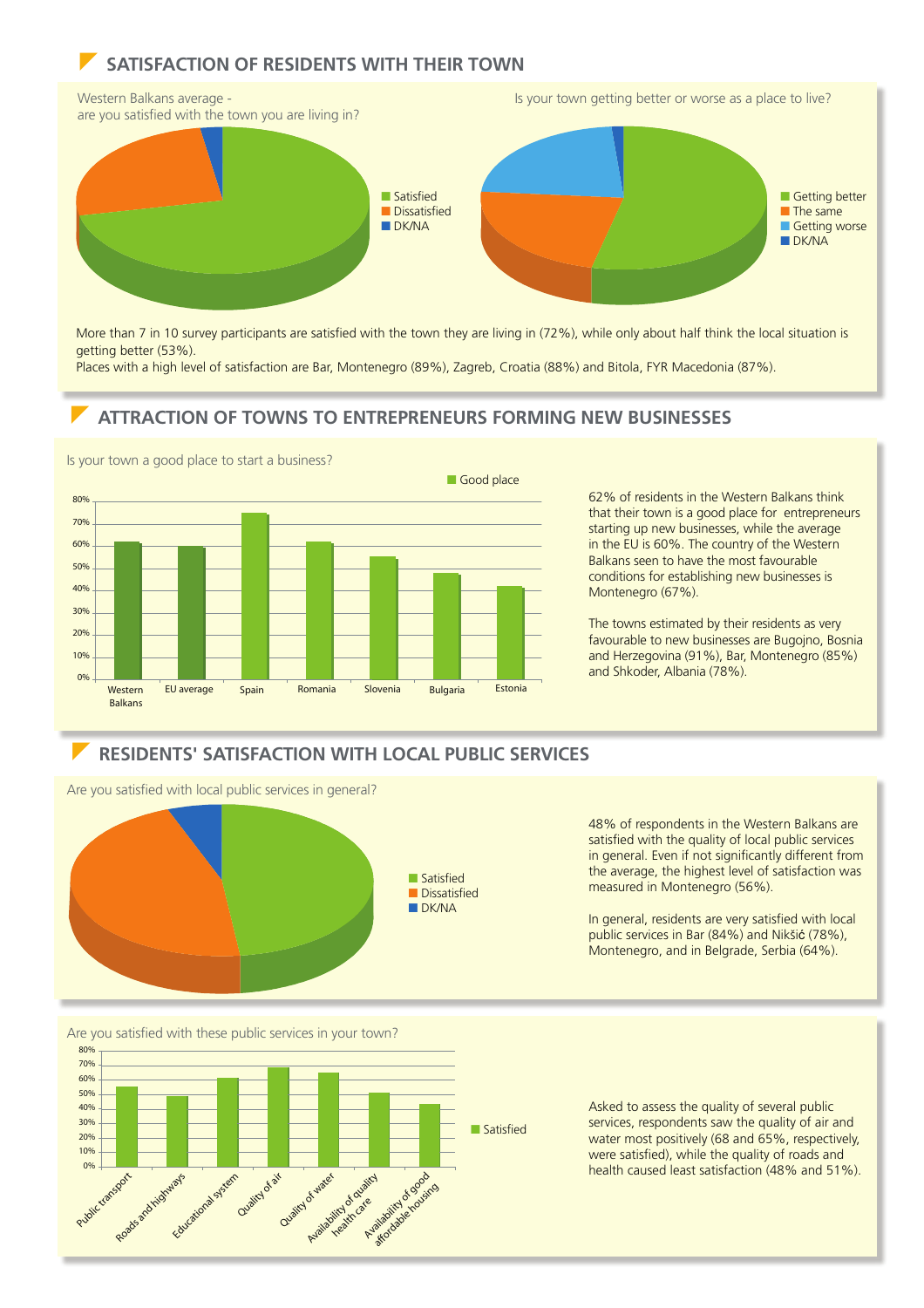

The quality of public transportation system, as well as of roads and highways, was most highly rated by residents of Serbia (65 and 51%) and Croatia (58 and 62%). A similarly high satisfaction with these services was expressed by 57% of respondents in Slovenia and Romania and 53% in Bulgaria.



Respondents in Montenegro (72%) and FYR Macedonia (63%) are more satisfied with their country's educational system than the residents of other Western Balkans countries. Slovenia (72%) and Romania (60%) reach similar levels of satisfaction.





The quality of air and water is assessed very positively in Croatia (81% and 79%, respectively) and in Bosnia and Herzegovina (76% and 78%). Slovenia shows slightly higher results (82% and 85%).

Quality health care is seen as being most available in the Western Balkans by residents of Montenegro (66%) and Croatia (64%). Slovenes see their country as having an even more satisfactory medical system (78%).